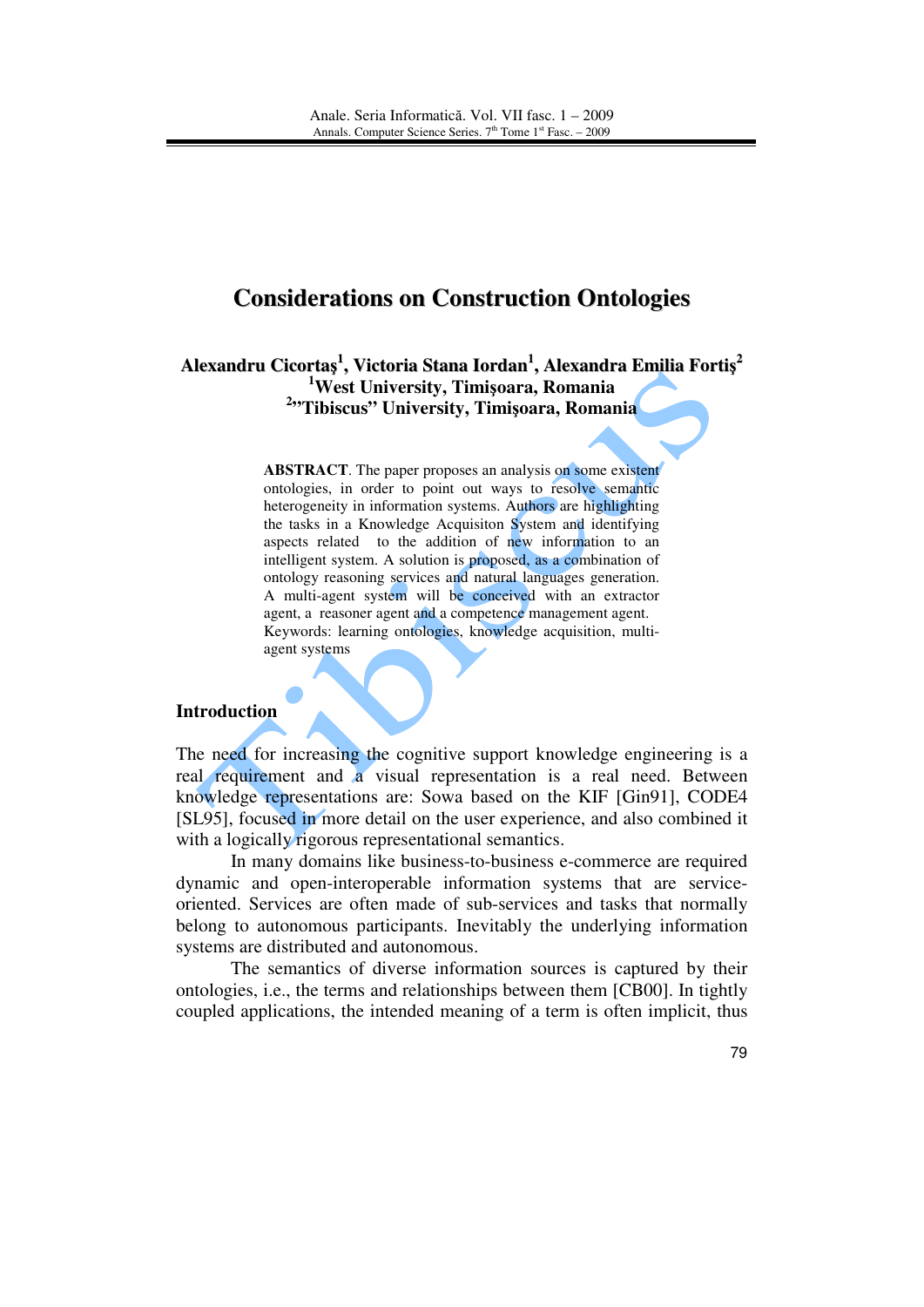relying on developer's mutual agreement. In a distributed environment mutual agreement is hard to come by if not impossible. Thus it is crucial for the domain model and the vocabulary to be represented in such a way that enables programs to reuse them as they were originally intended with minimum human intervention during their execution.

Semantic heterogeneities represent another major problem that must be carefully analyzed. Heterogeneity in many domains is inevitable because the concerned systems are often developed by autonomous participants. Semantically equivalent concepts:

- Different terms are used to refer the same concept by two models. These terms are often called synonyms. However, synonyms in their common usage do not necessarily denote semantically equivalent concepts.
- Different properties are modelled by two systems (heterogeneity). As an example, for the same product, one catalogue has included its colour but the other has not.
- Property-type mismatches. For example, the concept length may be given in different units of measure.

Semantically unrelated concepts here the conflicting term are a concept. The same term may be chosen by two systems to denote completely different concepts.

Semantically related concepts are:

- Generalization and specification. As an example is that student in one system refers to all students, but the other only to PhD students.
- Definable terms or abstraction A term may be missing from one ontology, but which can be defined in other terms in the ontology,
- Overlapping concepts.
- Different conceptualisation. Example: one ontology classifies person as male, female, and the other person as employed unemployed.

Ontology can be seen as a way to resolve semantic heterogeneity by specifying explicitly the semantics of the terms used in information systems. Between multiple ontology definitions the two following seem to be useful for our intentions. Ontology is an explicit specification of a conceptualisation [Gru92]. Ontology is a logical theory accounting for the intended meaning of a formal vocabulary, i.e., its ontological commitment to a particular conceptualisation of the world [Gua98].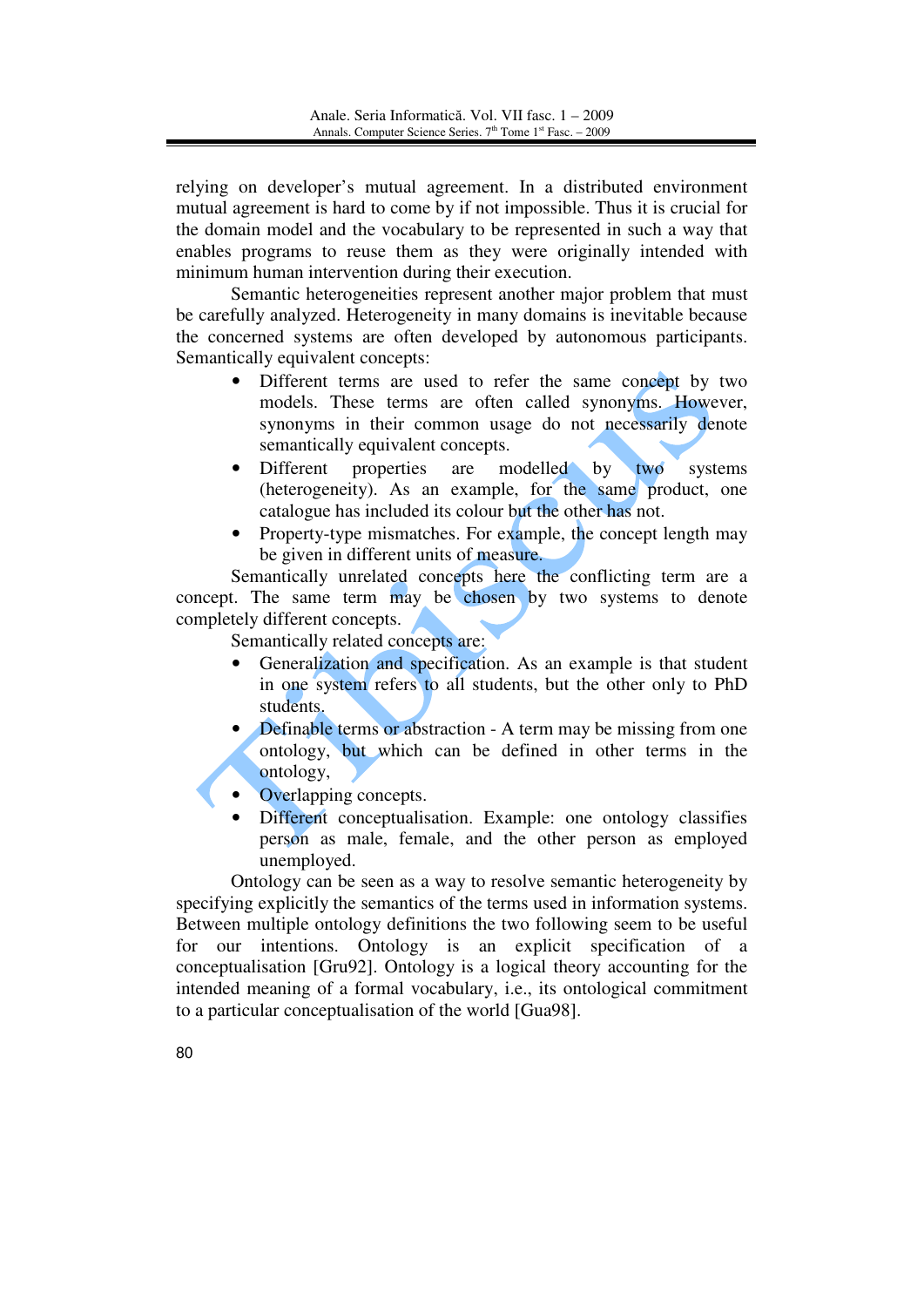## **1 Previous Works**

In [All03] was done an analysis of the visualization tools for knowledge engineering, from that the lack of an established theory about user tasks and the cognitive support they require was revealed. Also were identified many difficulties encountered when performing user testing in the knowledge engineering domain, including gaining access to expert users, generalizing results over different domains and quantifying the knowledge acquired and used by such tools.

These issues recommend focusing on more qualitative approaches which included a user survey, two contextual inquiries, and investigation of related work; using these different techniques provided a series of useful perspectives on the problem. There exists a wide variety of users and domains to which ontology engineering is being applied, and further, that visualization is a desired feature.

Based on an analysis of the Knowledge Acquisition system [TKG01] the experimenters observed users performing the following high-level tasks:

- understanding the given knowledge acquisition task;
- deciding how to proceed with the knowledge acquisition task;
- browsing the knowledge base to understand it;
- browsing the knowledge base to find something:
- editing (create or modify) a knowledge base element;
- checking that a modification had the expected effects on the knowledge base;
- looking around for possible errors;
- understanding and deciding how to fix an error;
- recovering from an error by undoing previous steps (to delete or restore a knowledge base element);
- reasoning about the system.

In [BKR01] were identified some typical concerns that users may have when adding new knowledge to an intelligent system. Some of these concerns were that the users do not know where to start and where to go next, the users do not know if they are adding the right things and the users often get lost as it takes several steps to add new knowledge. Here is clearly shoed that the standard knowledge engineering methodology, consisting of the steps of modelling, acquiring and verifying knowledge, fails to accommodate the specific needs of users, even modellers in the domain. It is no use to have a crisp and detailed methodology if users cannot easily make use of it in any one of its stages.

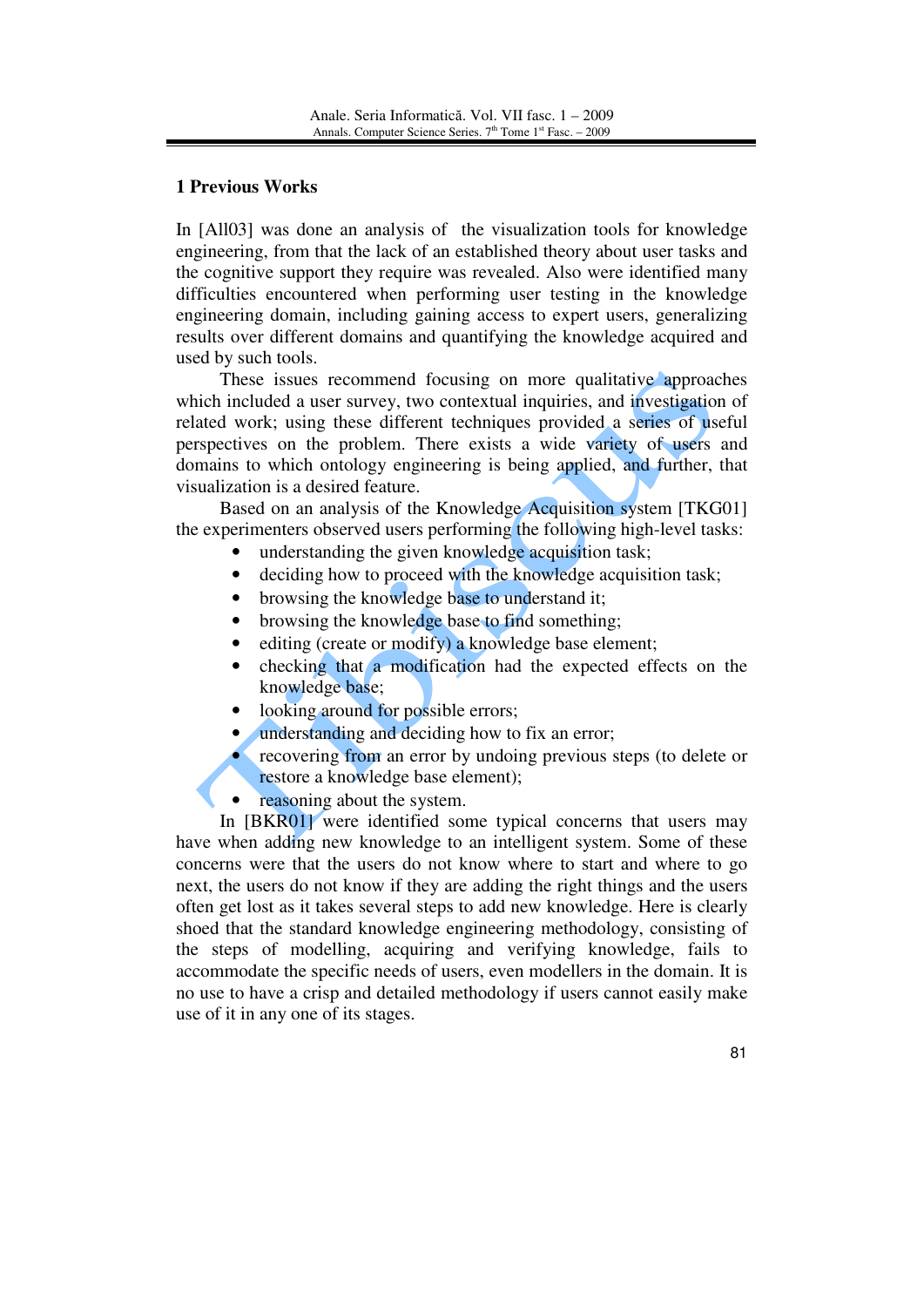In [Ng00], based on an evaluation of user requirements in ontology modelling tasks, was designed a tool, Info Lens, to browse description logic ontologies (using a combination of lenses) which revealed different information about the domain as they were interactively moved about the model representation. One issue was scalability for practical sized systems. For cognitive support specific tasks, were identified the need for a tool to support information integration (between different representations), to support the often cyclic task-switching between navigation (around the model) and visualization (of a specific aspect of the model). Initial user surveys were quite positive but some aspects of the implementation hindered the evaluation. In  $[{\rm C+01}]$  is described a graphical tool for knowledge acquisition. Although they only tested it on four users, and those users were not modellers or knowledge engineers, we still present the results for the insight it offers into the benefit of increased cognitive support. The users were able to enter a few hundred concepts into a large medical knowledge base within a week, and also verify the model using competency questions. As major problems were extracted the basic machinery works, providing a basic vehicle for axiom-building without the users having to encode axioms directly or even encounter terms like concept, relation, instance, quantification.

Also were identified as areas needing improvement include multifaceted representations, active critiques from the system and more expressivity in the interface such as temporal relations and conditions.

Protege is an ontology engineering and knowledge acquisition tool created at Stanford University [G+03]. It uses a frame-based knowledge representation formalism to allow users to model domains using classes, instance, slots (relations) and facets (constraints on the slots). Written in Java, its architecture allows for extensions to be added via a plug-in metaphor. Recently, work has been ongoing to make the tool compatible with the OWL ontology language for the Semantic Web (a key component), as well as support web-specific concepts such as namespaces and Universal Resource Indicators (URIs). More details are available in [KMN03].

# **2 Managing ontologies**

Ontology is seen as domain oriented concepts. It includes abstract concepts and specifies domain-level constraints that can be used for knowledge-level reasoning; Ontology is suited to represent high-level information requirements. Schemas and classes are data-level concepts that are implementation dependent. They are designed to optimise procedural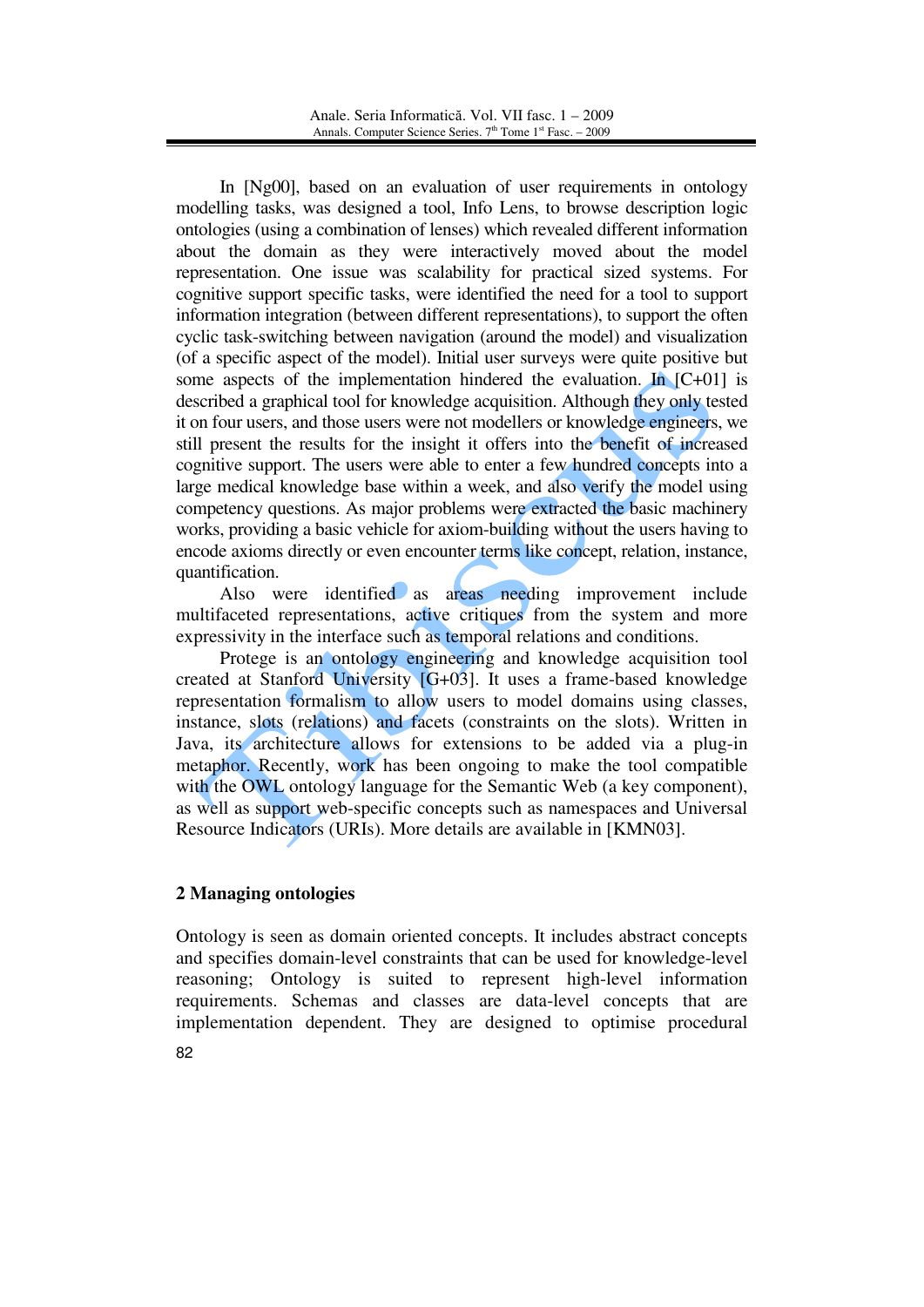operations. Constraints at this level are operational constraints. Many domain constraints are not explicitly represented at this level. The relationship between ontology and the underlying data sources are represented in the following figure:



Figure 1: The relationship between ontology

In addition, DOME ontologies form a hierarchy as shown in Figure 2.



Figure 2: Ontology hierarchy

# **3 Learning ontologies**

Besides learning ontologies from existing data sets, we can also reuse existing ontologies available from the Web [SP07]. The first step is to get the candidates by using ontology search tools like OntoSearch [T+04],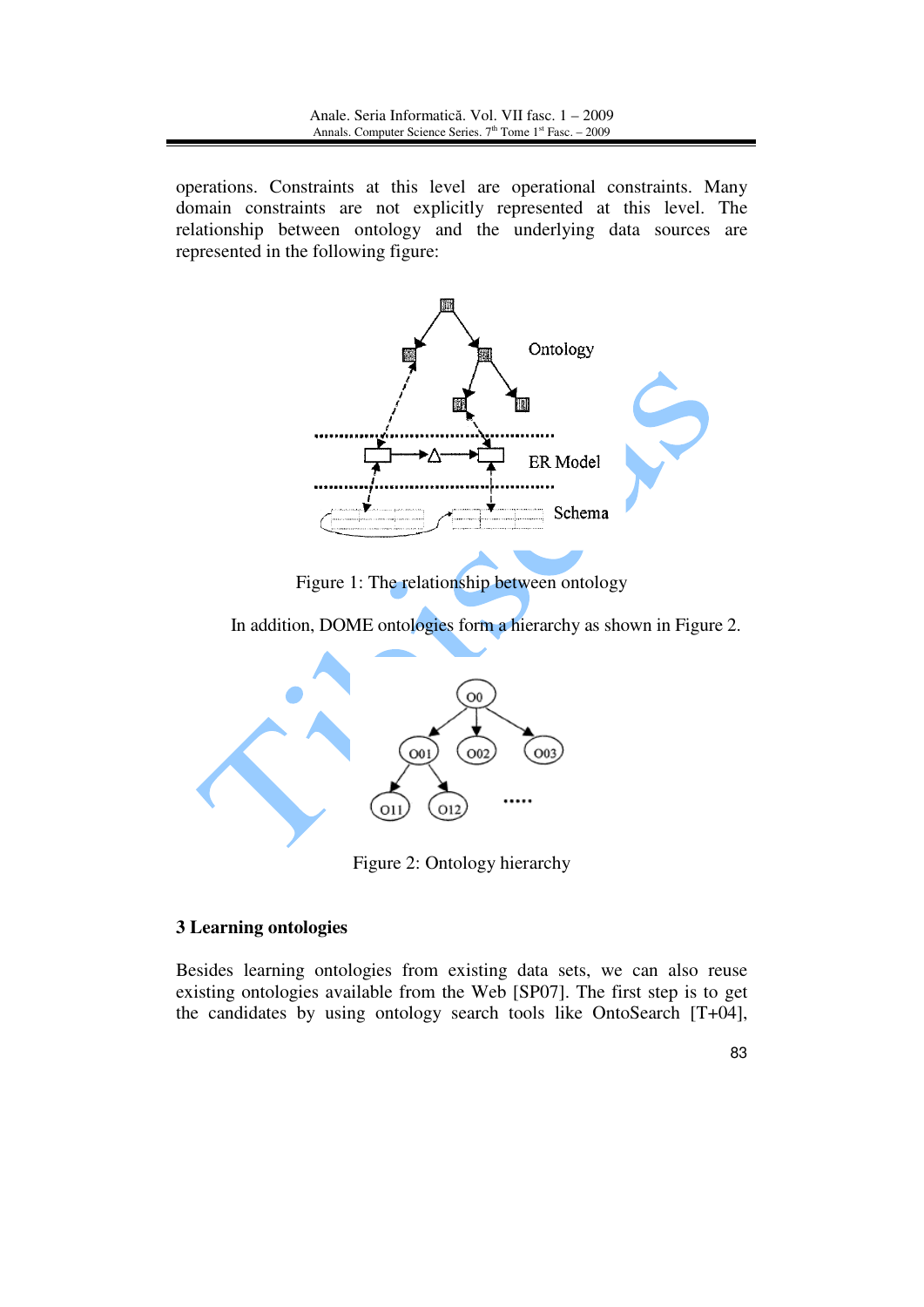[JT06]. The major problem consists from finding the way that allows to the ordinary users, who may not know OWL at all, decide which ontology suits their application best. A good solution  $[P+02]$  is to combine ontology reasoning services and natural language generation to provide human read able presentation of parts of ontologies. Ontology takes the form of a set of logical axioms, and so the challenge is to present the material of these axioms in comprehensible way using a language such as English. However, it is important to take on board the fact that the axioms may not come in a form ready for direct realisation in English. The axioms represent one possible way that the material could have been expressed, but there are many other possible ways that this could have been done equally well.

## **4 Contributions**

In the domain we had many papers [CIN08], [IC08] that treats the competence representation and description using ontologies. As we stated above, based on the remarks from [OM06] and in accordance with our intentions, the following is proposed.

The problem statement can be summarized as follows: own the ontology in order to construct a tool that generates another ontology based on appropriate inference and reasoning.

As a simple example in education: having many course descriptions define the skills and the capabilities and based on these, derive the competences that can be obtained attending these courses.

In one of the previous sections were presented the operations on the ontologies. As it can be seen we propose another operation deriving ontology from other one. For that we have at least two possible solutions:

- conceive an expert system with appropriate goals;
- conceive some intelligent agents that are able to do it in an appropriate context.

The multi-agent system has as main goal to derive ontology from another one in the following way. It will extract from course descriptions the possible skills and capabilities. From the skills and capabilities, the competences that are acquired which are expressed in terms of a new ontology.

The system has three agents: Extractor, Reasoner and Competence Management Agents.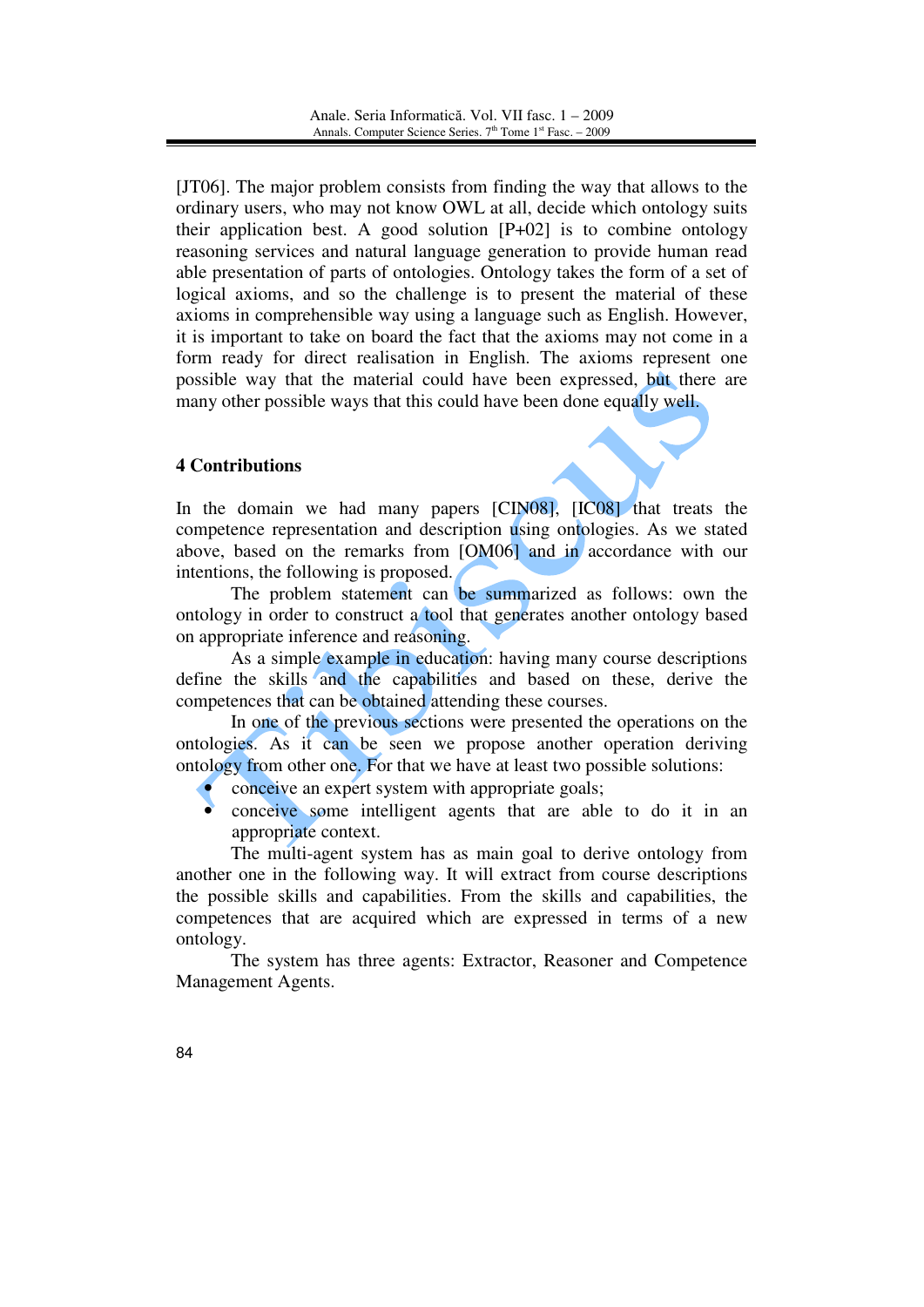

85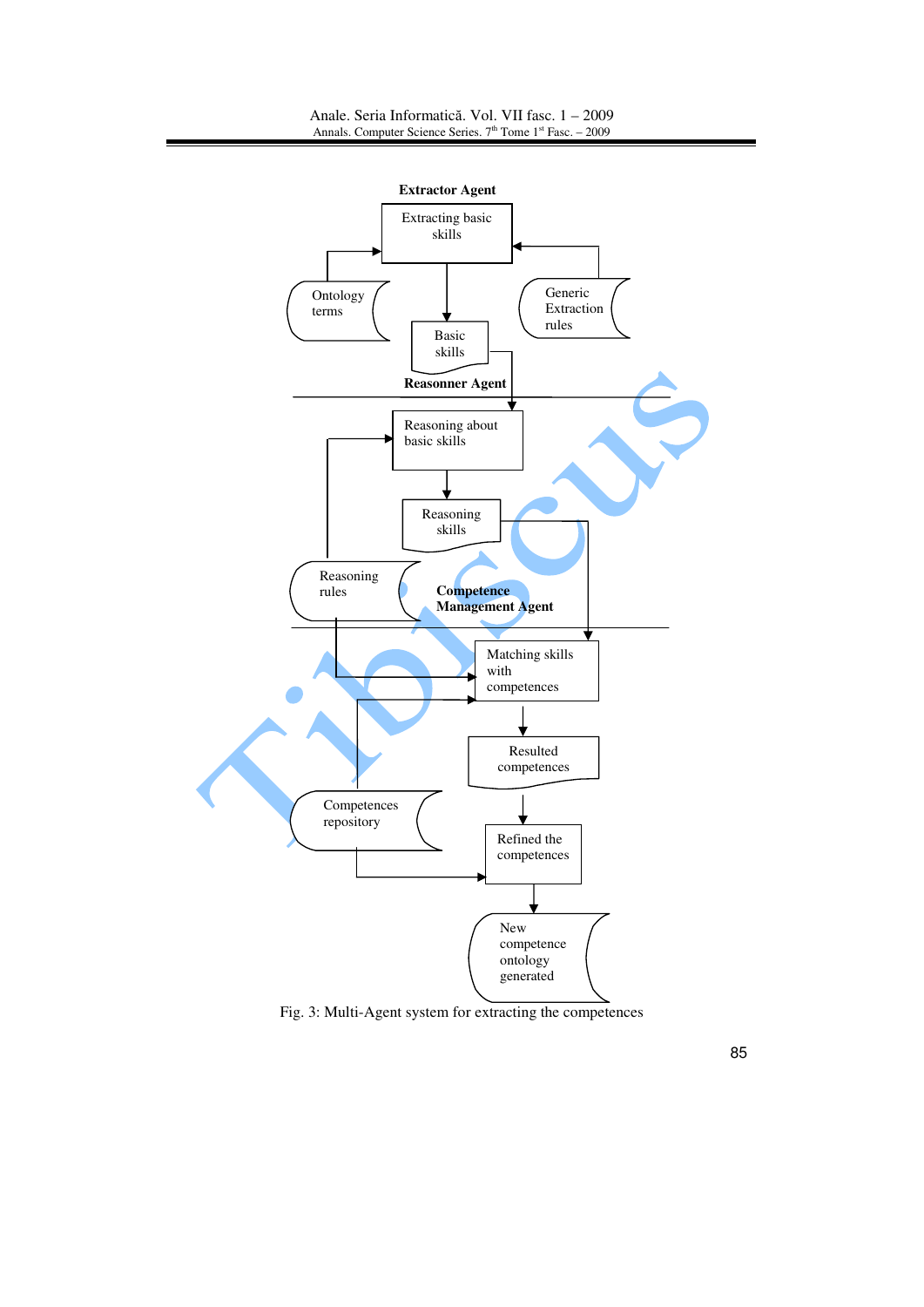As is shown in the figure 3, the ontology that describes the courses and the generic rules are used by the Extractor Agent. It extracts the skills and capabilities that are obtained after attending these courses. After it, the Reasoner Agent defines the possible competences from the skills. These competences are refined based on the comparisons with the similar competences that exist in the Competence repository and the resulted ontology (of the new competences) is obtained. Our model has some similitude and some functionality like the model presented in [L+05]. As basis for information and knowledge representation, the XML will be used. The main motivation is due to the fat that on the Internet the information must be extracted processed and presented in some specific form.

Based on it the agents will be able use the information for communicating each other and with the users.

#### **Conclusions**

Ontologies are frequently used in design of complex systems especially in the case of agent usage. Due to the similarities between the ontologies and competences, the ontology construction can be also used for competence construction. The multi-agent concepts are used in ontology construction and based on it the different tools was developed.

Future our works will concentrate on the refinement of the agent capabilities for construction the ontologies and competences.

#### **References**

- [All03] Allen, M.M. *Empirical evaluation of a visualization tool for knowledge engineering,* M. Sc., University of Victoria, 2003
- [BKR01] Blythe, J., Kim, J., Ramachandran, S., Gil, Y. *An integrated environment for knowledge acquisition*, In: International Conference on Intelligent User Interfaces. San Francisco, CA
- [CIN08] Cicortaş, A., Iordan, V., Naaji, A., *Ontologies for Competence Description in Multi-agent Systems*, Proceedings of the 10th Wseas International Conference Mathematical Methods and Computational Techniques in Electrical Engineering, Sofia,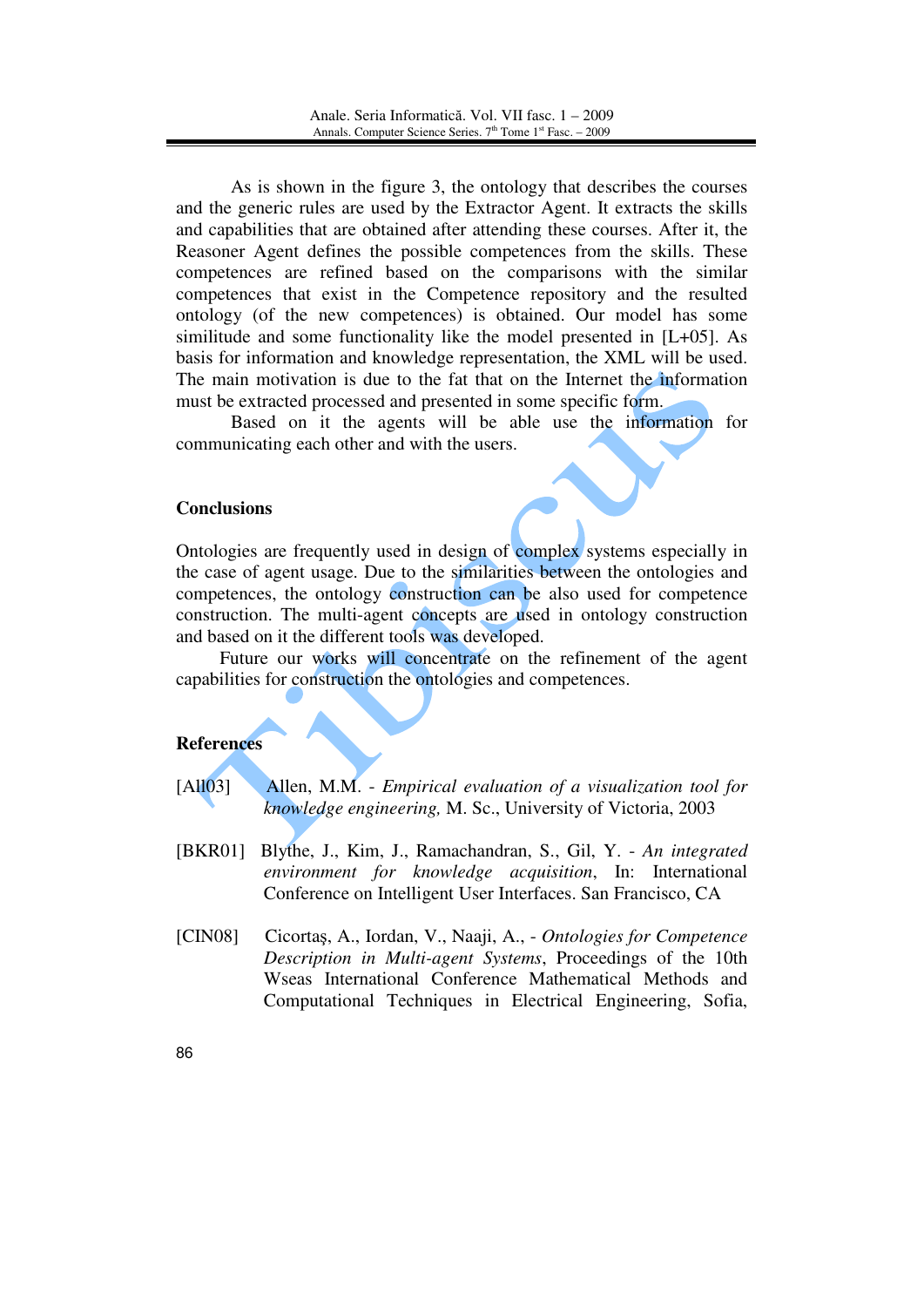2008, ISSN: 1790-5-117, ISBN:978-9606766-602, *ISI Thomson proceedings.* 

- [C+01] Clark, P., Thompson, J., Barker, K., Porter, B., Chaudhri, V., Rodriguez, A., Thomere, J., Mishra, S., Gil, Y., Hayes, P., Reichherzer, T., - *Knowledge entry as the graphical assembly of components,* In: First International Conference on Knowledge Capture (K-Cap'01). ACM Press, Victoria, BC, 2001
- [CB00] Cui, Z., O'Brien, P. *Domain Ontology Management Environment*, Proceedings of the 33rd Hawaii International Conference on System Sciences, 2000
- [ESA05] Ernst, N.A., Storey, M-A., Allen, P., *Cognitive support for ontology modelling*, Int. J. Human-Computer Studies 62 (2005)
- [G+03] Gennari, J.H., Musen, M.A., Fergerson, R., Grosso, W.E., Crubezy, M., Eriksson, H., Noy, N.F., Tu, S.W., - *The evolution of Protege: an environment for knowledge-based systems development,* International Journal of Human–Computer Studies 58 (1), 2003.
- [Gin91] Ginsberg, M. *Knowledge interchange format: the KIF of death*, AI Magazine 12 (3), 1991
- [Gru92] Gruber, T.R. *A Translation Approach to Portable Ontology Specifications*, Knowledge Acquisition, Vol.2, No. 5, 1992.
- [Gua98] Guarino, N. *Formal Ontology and Information Systems,* In Proceedings Conference on Formal Ontology (FOIS'98), Ed., Trento, Italy, 1998.
- [IC08] Iordan, V., Cicortaş, A., *Ontologies used for Competence Management*, Acta Polytechnica, Journal of Applied Sciencea at Budapest Tech, Hungary, ISSN 1785-8860, Volume 5, Issue No.2, 2008.
- [JT06] Jiang, X., Tan, Ah-T., *OntoSearch: A Full-Text Search Engine for the Semantic Web,* Proceedings of the Twenty-First AAAI Conference on Artificial Intelligence July 16–20, 2006.